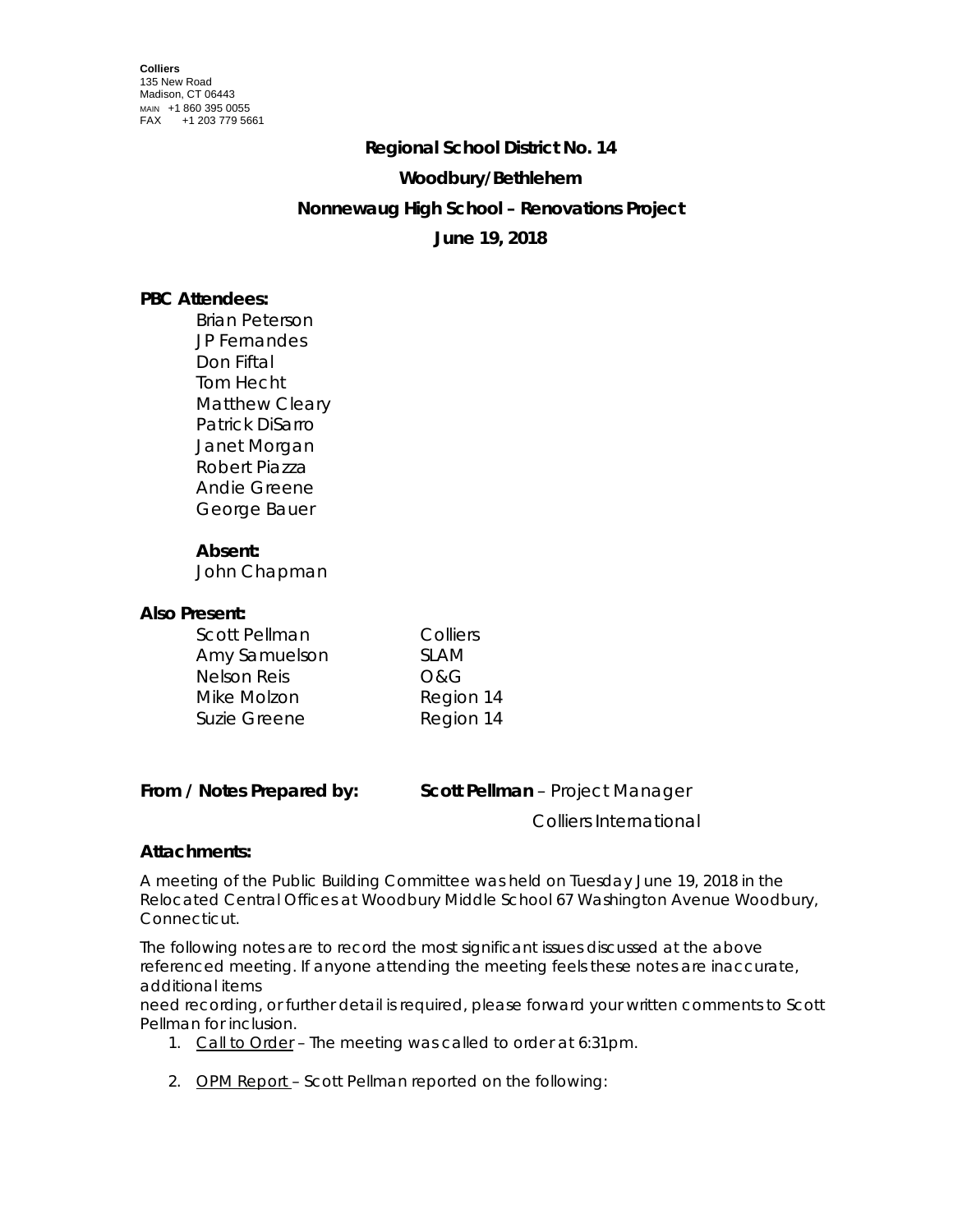**a.** Project Update Phase 2 –

**Coordination Meetings** – We are getting ready for a very busy summer with the completion of phase 2 and the start of phase 3. The project team continues to meet bi-weekly to review scheduling and construction related issues. I will let O&G expand on the construction activities over the past month as part of their report.

**Graduation preparations** - The team has met multiple times with the administration. O&G will be working the rest of the week to clean up the site and prepare the construction area for graduation.

**Summer moves and phasing** - The Team also met with the administrators to finalize the pending summer moves and transitions into the new spaces. As part of the moves we have made the decision to utilize the gymnasium as a temporary staging area for all furniture removed for phase 3 construction. Starting in August the furniture will be placed in the renovated areas and we should have confirmation of the new furniture deliveries allowing disposal of the existing furniture that will not be retained. As part of the hand out tonight there is a proposal from "The Reuse Network" which will take all of the unused furniture and re-distribute it to needy communities or 3rd world countries. They charge a small fee for the oversight and trailer pick-up that is off set by the cost of dumpsters that are not required. Although I believe the estimate per dumpster may be a bit high the cost is a wash and the salvageable materials stay out of a land fill.

Brian Peterson stated that he likes the idea.

### **JP Fernandes made a motion to approve proposal 5309 from the reuse network dated May 24, 2018 for \$5,309, Seconded by Tom Hecht – Discussions – All in favor - Unanimous.**

**Invoices and payments** - With the approval of pay application # 10 under the O&G report I will work with Ed Arum to file the next installment of the SCG-046 payment request from the State by the end of the month. Ed could not be here tonight but there is an additional handout that shows the invoices approved in May.

**Amendment 009, Restroom connection permitting** – This amendment covers the design and DEEP permitting for the septic system connection to Alternate S3 the new restroom building at the field level. This work was not included in the original design teams' proposal but must be completed prior to construction of the building. Amy Samuelson noted that the piping and connections have been designed and bid. This request is for the civil engineer to do the required permitting work because we are adding new restrooms to the existing septic system.

Janet Morgan inquired if this was approved by wetlands – Response - Yes

Andie Greene noted that its really more of a book keeping thing.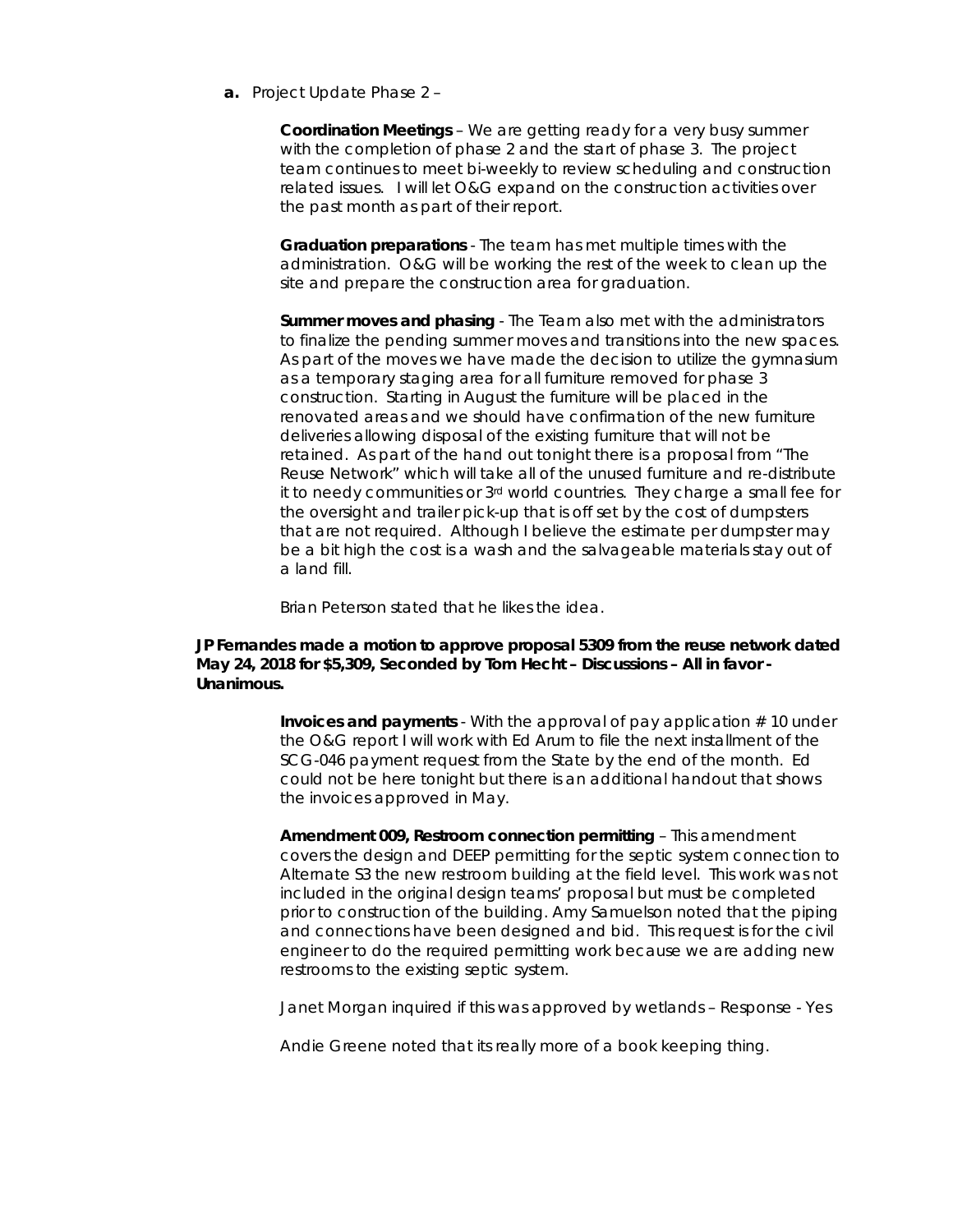**JP Fernandes made a motion to approve Amendment 009 for additional services to SLAM's contract in the amount of \$2,200 to apply for DEEP permitting for waste management. Seconded by Andie Greene – Discussions – All in favor – Unanimous.**

> **Soil depressions at existing septic galleries** - I believe that we mentioned at a previous meeting that the ground is depressed above two of the existing septic galleries and may be indicating of an issue with the structure. The one tank is very close to the existing loop road and could not be excavated until school is out. The construction team will explore the reason for the depressions after graduation and the design team will make a recommendation for corrective action if needed. The design team had a preliminary discussion with DEEP and the project could repair the top of the tanks without triggering DEEP involvement but if the project replaces in kind or improve the system as DEEP would prefer with newer technology a new general permit registration will be required.

George Bauer asked if there was site work anticipated in those areas

Amy noted that the units need to be modified due to grading.

Mike Molzen noted that the there is one at the south corner and one by the rock that show the depression.

**Finance subcommittee** – The committee met last Wednesday and reviewed all current hard and soft costs as well as pending PCO's and the application #10 that will be presented by O&G. Collier will provide an updated contingency log prior to the next meeting. The current contingency totals approximately 4 million however it should be noted that the project is still very early in the construction.

**PCO – 048** – There is one PCO that needs approval this evening – It has to do with a code issue related to the gas piping under the slab for the science labs. Nelson Reis explained that this addressed a pre-bid RFI that could not be issued in time for bidding. It pertains to the trench covers for pipe trenches in the chemistry labs. Originally it was anticipated to be 120 linear feet, the total has been reduced 75 linear feet. The VCT gets laid into the cover and is almost seamless, O&G will look to improve further but would like the PCO approved with a not to exceed value.

George Bauer asked if we are saving any money on the trench reduction for cutting and new concrete. Response – The slab cutting and concrete modifications are being quantified and are currently not in the proposal.

JP Fernandes asked when the GMP was bought out did O&G carry this as an allowance – Response - No there was no way to quantify the cost.

JP Fernandes asked if the cover is this the high line or low line for trench covers – Response - It is the high line used for science labs.

Amy Samuelson noted that the code does not allow for direct burial of gas lines. The room layout of the science labs is narrow requiring the islands. The covers are higher-end materials than an industrial application but it is a trench cover that has been used in other schools.

JP Fernandes inquired if there were other things in the GMP that could not be quantified – Response – NO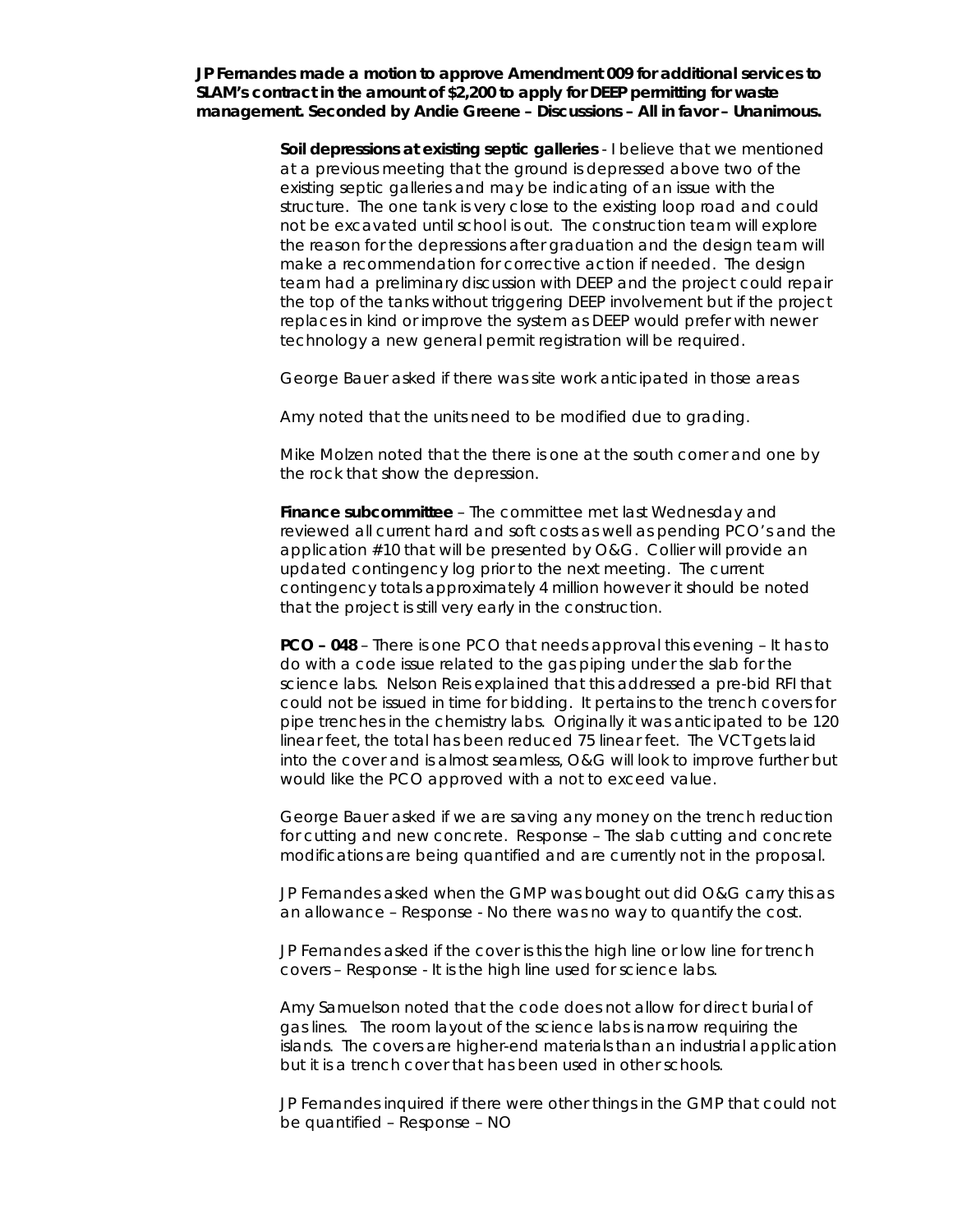Nelson Reis noted that the trench covers have a long lead time and the science lab work will start this summer requiring the covers and flanges that will be cast into the concrete. The trenches will also carry the waste and water lines.

Andie Greene asked if the trench cost would be reduced if the trench was thinner. – Response No

Patrick DiSarro asked how it is fastened – Response it is flush with the floor installed with countersunk screws that are assumed to be tamper proof.

**Motion to approve PCO 000048 dated June 19, 2018 in the amount of \$23,536 for trench covers in the science labs – Seconded by George Bauer - Discussions – do all hatches have hinged doors and does this include the tile work – Response - Yes, it's already in the bid price. All in favor - Unanimous**

**b. Phase 3 update -** Since our last meeting we have procured the interactive white boards for the project which need to be approved tonight. There was an updated summary sheet of all FF&E bidding to date that was distributed prior to the meeting. Furniture bidding ended approx. \$292,000 under budget while there are a few items left to bid for technology its tracking approximately \$26,000 over budget utilizing estimates of approx. \$170,000 for the remaining equipment. It is anticipated that the remaining equipment will be bid in the near future.

JP Fernandes inquired on the future of the existing boards located in the high school. Response – it is believed that any existing technology equipment that is usable will be re-distributed throughout the District. A confirmation will be sought from Phil Pagano the Districts technology coordinator and provided to the committee.

**Motion to approve 54 Interactive display boards for the classrooms per the proposal from WCA for a total of \$292,086 - Seconded by George Bauer - All in Favor – Unanimous with the exception of Janet Morgan who abstained** 

- 3. Architects progress update Amy Samuelson
	- **a. Phase 2 –** There are a lot of submittals that are being processed SLAM is working closely with O&G on submittal coordination the critical submittals have been processed.

JP Fernandes asked if there are any critical submittals that O&G or SLAM needs information on- Response – NO.

**b. Site modifications –** At the last meeting the committee discussed different levels of field restoration. The consultant from Tom Irwin Associates (TIA) reviewed the existing fields and a new specifications, grading plan and planarity report was provided to O&G. The bids were broken out between the football and soccer field s and a separate number for Field hockey, baseball and softball.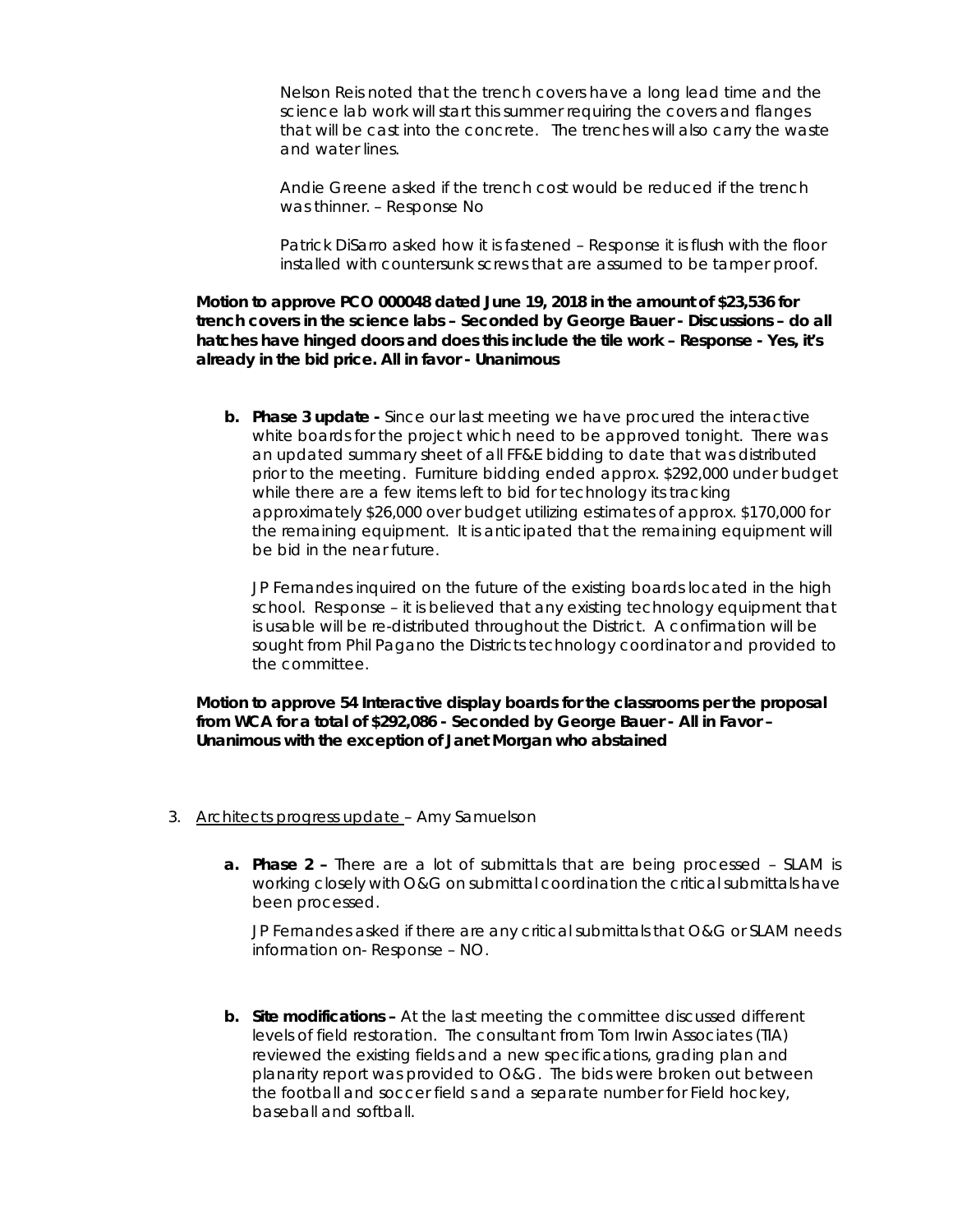Amy Samuelson from SLAM recapped the previous meeting discussions on what was included in the base contract and was the project currently owns.

Andie Greene asked if he could see a copy of the new planarity report. SLAM will provide the report.

Nelson Reis stated that the revised field restoration estimate was received yesterday and he turned that around in two days from receiving the information from SLAM. O&G did a quantity take off and the area to be renovated is approximately 300,000 s.f. The unit prices for the add and the deduct matched what was originally provided in the bid**.** 

Amy Samuelson could not provide the difference between the base bid specification and the revised specifications produced by TIA at this time.

Don Fiftal stated that the original assumption was to improve the fields what I see now are totally new fields.

JP Fernandes stated that he believed that the committee did not think the artificial turf field would go forward so we wanted fields at a much higher level than what we needed up getting in the base contract.

Andie Greene noted that the understanding of the referendum was significantly improved fields.

Amy Samuelson noted that the proposal for the revised field renovations requested 3 prices and what was provided this evening only included two prices.

Andie Greene asked if the aeration was credited along with the fertilization.

Robert Piazza stated that he believes the changes are two expensive.

Patrick DiSarro asked about the phasing and what fields would be available – Response – The contractor will work on ne field at a time, a revised drawing will be provided and the phasing reviewed with the athletic director.

Amy stated that no vote is needed tonight and that the information is new, SLAM has not had time to vet the information, it has been sent to TIA and their landscape architect for review. There was a third cost option that has not been provided that would provide a cost for the field hockey field either full renovation or filling in the low areas of the field.

Field repairs reimbursement – 50% of your rate – approx. 23%.

JP Fernandes stated that he would not consider any changes when the full costs are not presented, which should include the track renovations. The committee needs a matrix of what was purchased in the GMP verses what the difference is. Response - Nelson Reis stated that could be provided.

Amy noted that for \$18,000 the contractor was providing aeration, overseeding and fertilizing of the field hockey, baseball and softball fields. There was a disconnect on the bid drawings and specifications – you get irrigation on all fields and more significant improvements on football and soccer.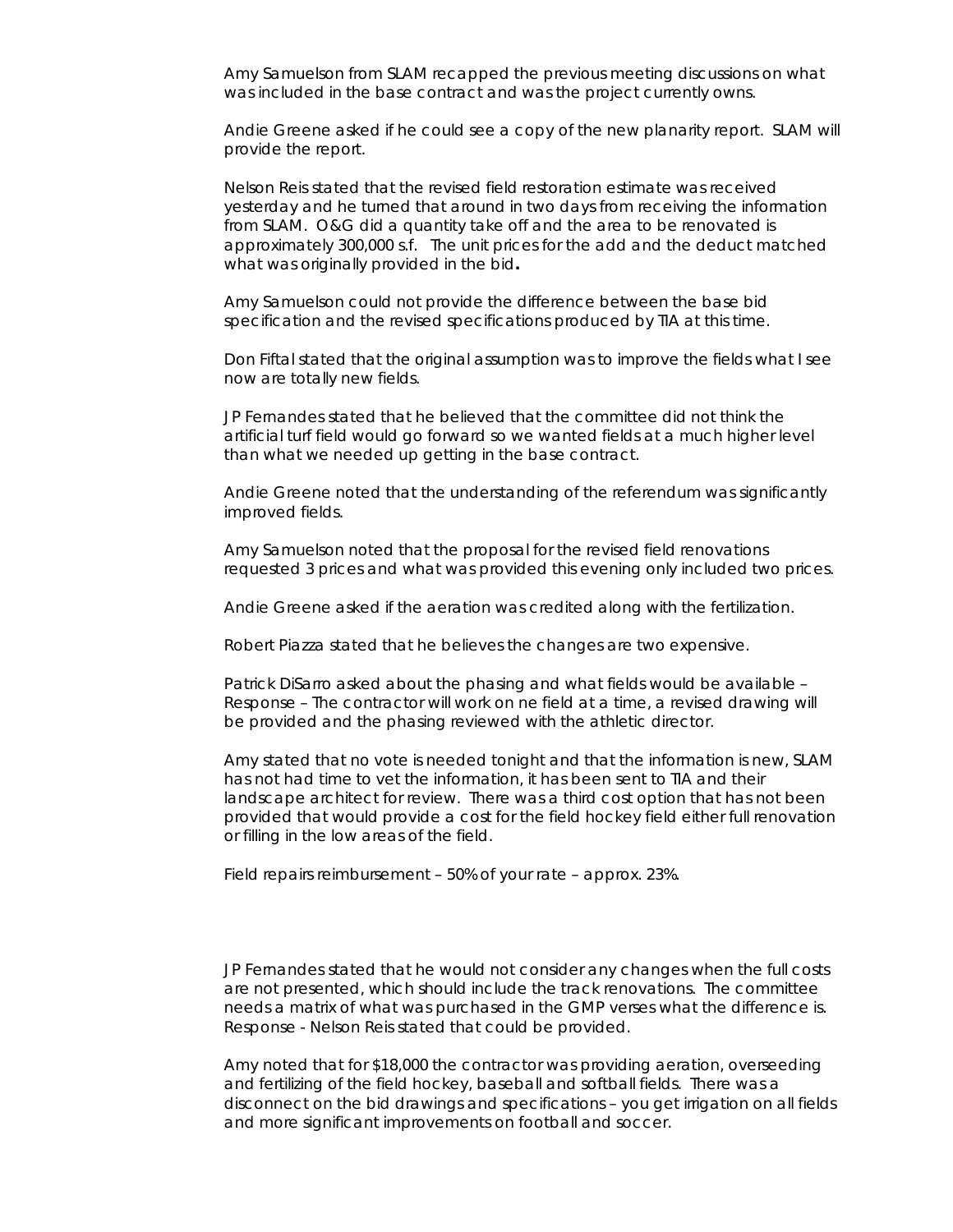Robert Piazza stated that everyone thought we were getting playable field,

JP – The following should be provided for a special meeting next week the 26th: The committee requests a review of the base contract, what's in the revised proposal, recommendations for moving forward, Schedule for implementation, description of what the difference is from the base bid.

There were discussions for potentially removing the artificial turf and doing the revised approach for the field improvements first.

Suzie Greene noted that if you are looking at everything there is also the option of the two additional tennis courts.

The seed mix ASI was discussed, it was listed as the typical mix for the school, it was not specified so this if for all non-field areas. Andie Greene asked if the change was necessary, is what we own good enough? O&G needs to provide what was bid. Mike Molzen would defer to what we own. This will be tabled for the next meeting.

- 4. Construction Manager Update Nelson Reis Project Manager
	- **a. Phase 2 – Work** continues in the phase 2a classrooms, over the last two weeks O&G has been working with Colliers, the administration and SLAM to get the outside area ready for graduation. They will be paving tomorrow and cleaning the site Thursday, the gym parking lot area will be available. Open excavations are being filled in. The contractors are working second shift to avoid noise during final testing along with adding additional insulation to interior temporary partitions for noise control. Starting Monday there will be heavy demolition including the stair entrance by the auditorium. The kitchen demolition has already begun and lunch service is finished. The contractors are prepping for summer mechanical unit installation by opening up the roof with night time abatement support. There have been no lost days of school due to construction activities. Initial field renovations are being coordinated and the contractor is anticipating to start irrigation installation the week of the 20<sup>th</sup>. Dugout excavation has started.
	- **b. O&G report and application #10 –** The summary sheet for the payment application was reviewed. The report reflects the period ending May 31, 2018. UCC Forms and photo documentation on stored materials are all on file. Stored materials are the bid item on the requisition.

JP Fernandes questioned PCO 37 – Response - This was for emergency shut off button coordination for the science labs along with the addition of data outlets. This was reviewed with the finance subcommittee. O&G will be sitting down with Colliers to review the potential change order list and the O&G summary sheet.

There is a summary sheet of GMP allowances in the report – the project is currently showing 11% used to date, most of which is the second shift work – O&G has been mitigating these costs when the work can be split between the current team by shifting the project engineer to nighttime work. There is a pending change on allowance #4 for a vapor barrier under the floor slab that has expended 14% of the allowance to date.

George Bauer asked about the kitchen construction commencing before school was out and asked if the area was sealed off to the students – Response Yes, it